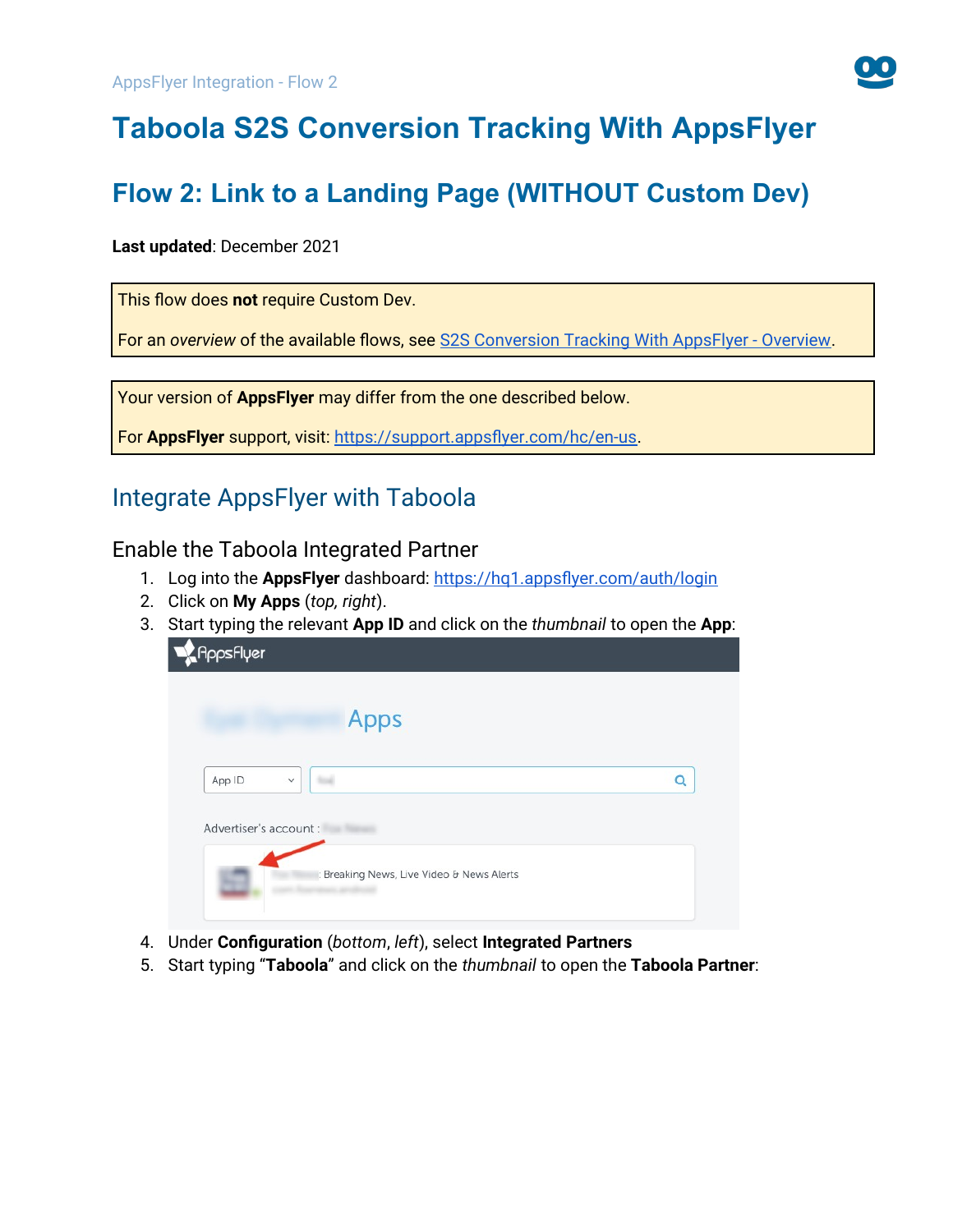



The **Click-Through Lookback Window** will be set *dynamically* by **AppsFlyer**.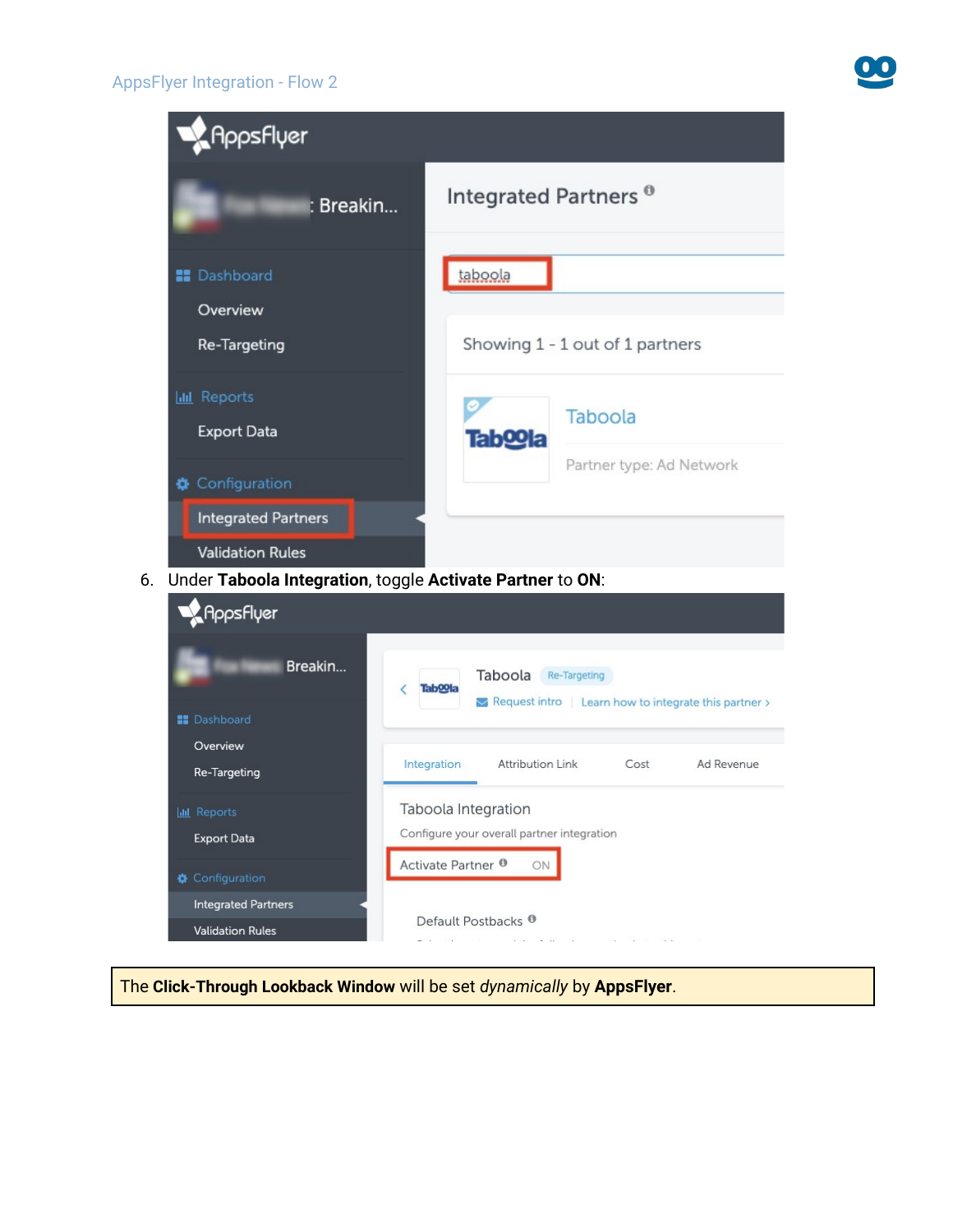#### **Useful links**

- ● [https://support.appsflyer.com/hc/en-us/articles/360000844778-Partner-](https://support.appsflyer.com/hc/en-us/articles/360000844778-Partner-Activation#Partner-Activation)[Activation#Partner-Activation](https://support.appsflyer.com/hc/en-us/articles/360000844778-Partner-Activation#Partner-Activation)
- <https://support.appsflyer.com/hc/en-us/articles/4410395957521>
- [https://support.appsflyer.com/hc/en-us/articles/207377436-Adding-a-New-App-to-the-](https://support.appsflyer.com/hc/en-us/articles/207377436-Adding-a-New-App-to-the-AppsFlyer-Dashboard)[AppsFlyer-Dashboard](https://support.appsflyer.com/hc/en-us/articles/207377436-Adding-a-New-App-to-the-AppsFlyer-Dashboard)
- [https://support.appsflyer.com/hc/en-us/articles/207447053-Attribution-models-in-](https://support.appsflyer.com/hc/en-us/articles/207447053-Attribution-models-in-AppsFlyer-#probabilistic-modeling)[AppsFlyer-#probabilistic-modeling](https://support.appsflyer.com/hc/en-us/articles/207447053-Attribution-models-in-AppsFlyer-#probabilistic-modeling)
- <https://support.appsflyer.com/hc/en-us/articles/115005248543-OneLink-overview>

### <span id="page-2-0"></span>(*Optional*) Create in-app events in *AppsFlyer*

The steps taken in the *previous* section allow you to track **Install Events**. This section describes how to track **In-App Events**.

**In-App Event Tracking** allows for *granular* campaign *optimization*.

If you followed the previous section, you already have the necessary pane open - *skip* to **Step 3**.

- 1. Open the **AppsFlyer** dashboard.
- 2. Select the relevant **App** and navigate to **Integrated Partners** > **Taboola** (see *previous*  section: **[Enable the Taboola Integrated Partner](#page-0-0)**).
- 3. Under the **Integration** tab, *enable* **In-App Events Postback**: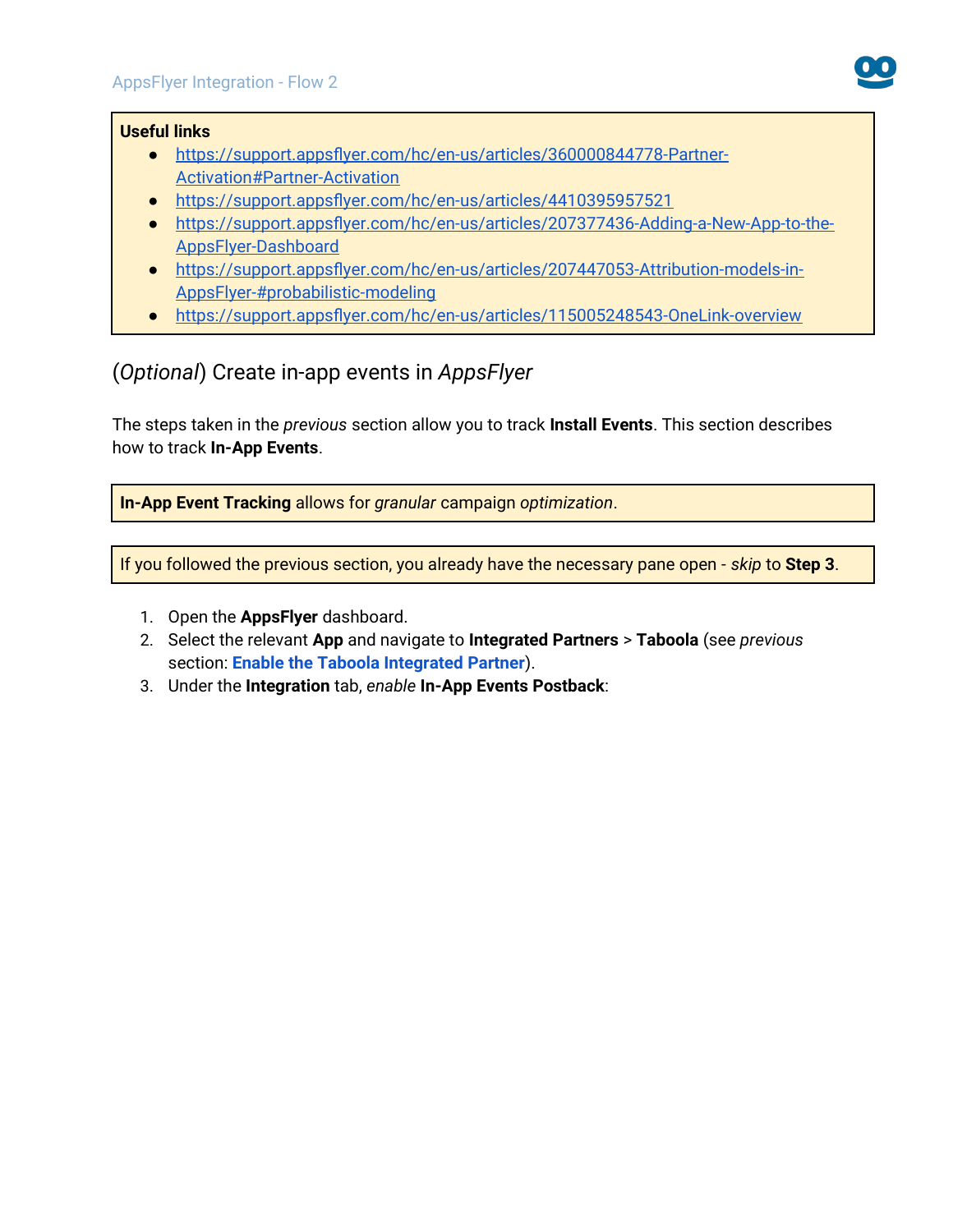

## Taboola Integration Configure your overall partner integration Activate Partner <sup>®</sup> ON Default Postbacks<sup><sup>0</sup></sup> Select how to send the following postbacks to this partner **Event Name** Sending Option Install Only events anbuted to this partner In-App Events Postback <sup>®</sup> In-App Events Postback Window lifetime Sending Option <sup>O</sup> Only events attributed to this partner

- 4. Under **Sending Option**, select '**Only events attributed to this partner**'.
- 5. For each in-app event (*aka* **SDK Event Name**) fill in a **Taboola** version of the event name (*aka* **Partner Event Identifier**):

| SDK Event Name <sup>O</sup> | Partner Event Identifier <sup><sup>®</sup></sup> | Send Revenue                                    |
|-----------------------------|--------------------------------------------------|-------------------------------------------------|
| af_initiated_checkout       | Checkout_Initiated                               |                                                 |
| af_add_to_cart              | Add_to_cart                                      | The event name in<br><b>Backstage should be</b> |
| af_login                    | Login                                            | exactly: Add to cart                            |
| af_search                   | Search                                           |                                                 |

#### **Guidelines**

- Event names are *case-sensitive*.
- They *cannot* contain spaces. (Use an *underscore* instead.)
- Use similar names to the **SDK Event Names** shown in the **AppsFlyer** dashboard.
- *Identical* names will be used later, when **[creating in-app events in Taboola](#page-7-0)** (*below*).

| <b>Useful links</b> |  |  |  |  |  |
|---------------------|--|--|--|--|--|
|---------------------|--|--|--|--|--|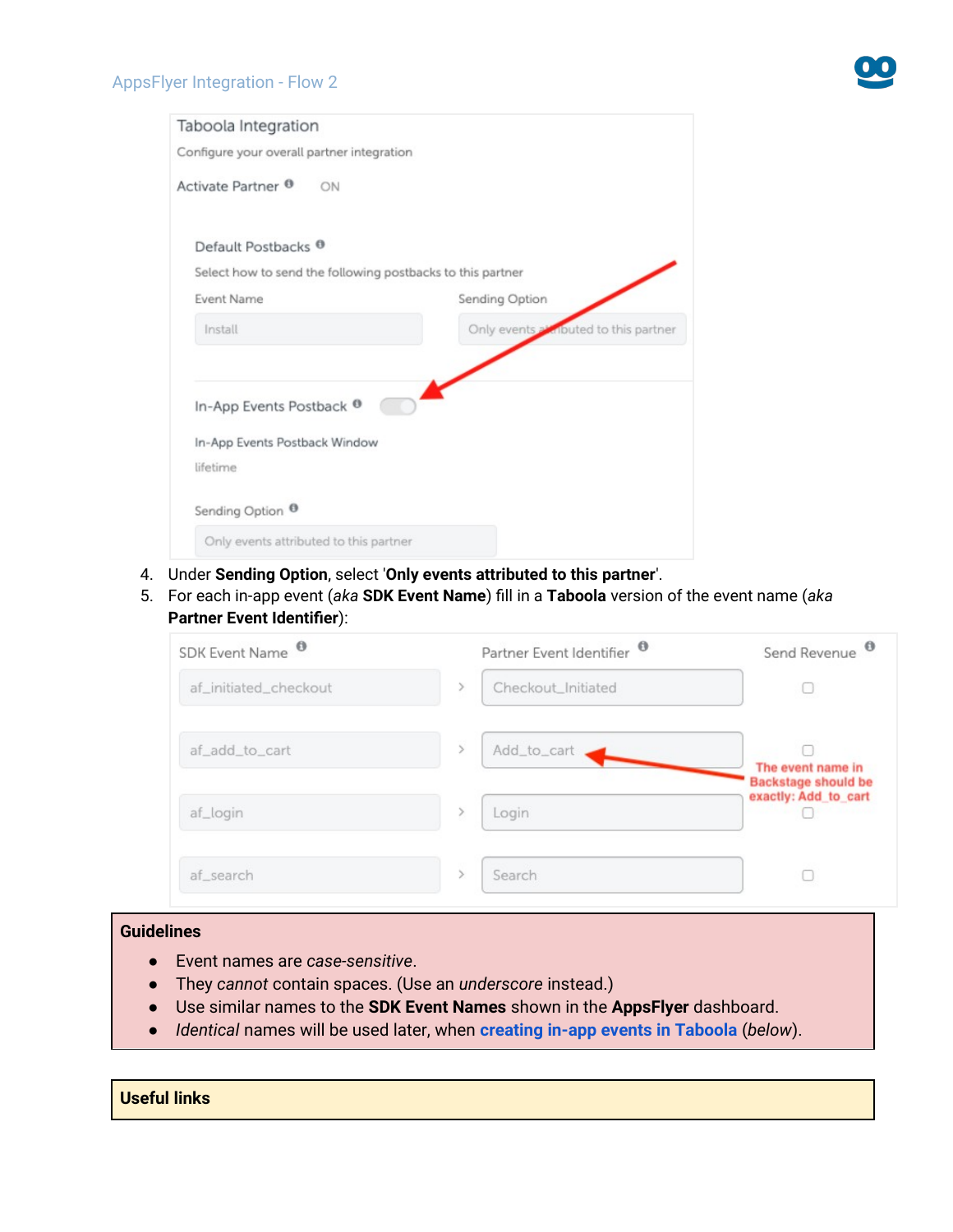

[https://support.appsflyer.com/hc/en-us/articles/208439256-In-app-events-postback](https://support.appsflyer.com/hc/en-us/articles/208439256-In-app-events-postback-configuration)[configuration](https://support.appsflyer.com/hc/en-us/articles/208439256-In-app-events-postback-configuration)

### Set up your creative link

#### **Obtain the AppsFlyer link**

If you followed the steps in the previous section, then you already have the relevant pane open *skip* to **Step 3**.

- 1. Open the **AppsFlyer** dashboard.
- 2. Select the relevant **App** and navigate to **Integrated Partners** > **Taboola** (see *above*: **[Enable the Taboola Integrated Partner](#page-0-0)**).
- 3. Under the **Attribution Link** tab, copy the **Click Attribution Link** created for **Taboola**.

#### **Sample AppsFlyer Link**:

*https://app.appsflyer.com/id1140086177? pid=taboola\_int&c=augusttest&af\_click\_lookback=30d&clickid={click\_id}*

The **PID** portion (in orange) tells **AppsFlyer** to attribute the conversion to **Taboola**.

Do *not* edit the **Click ID** portion (in red) - it should look *exactly* as shown.

#### **Tracking In-app events only**

To *ignore* install events, insert the following param: *af\_installpostback=false*

**Sample link:**

*https://app.appsflyer.com/id1140086177? pid=taboola\_int&c=augusttest&af\_click\_lookback=30d&af\_installpostback=false&clickid={click\_id}*

#### **Edit the campaign creative**

Link the Campaign Creative to **AppsFlyer**, with a *redirect* to your **Landing Page**:

- 1. Copy the **AppsFlyer Link** (see previous section).
- 2. Add **redirect params**.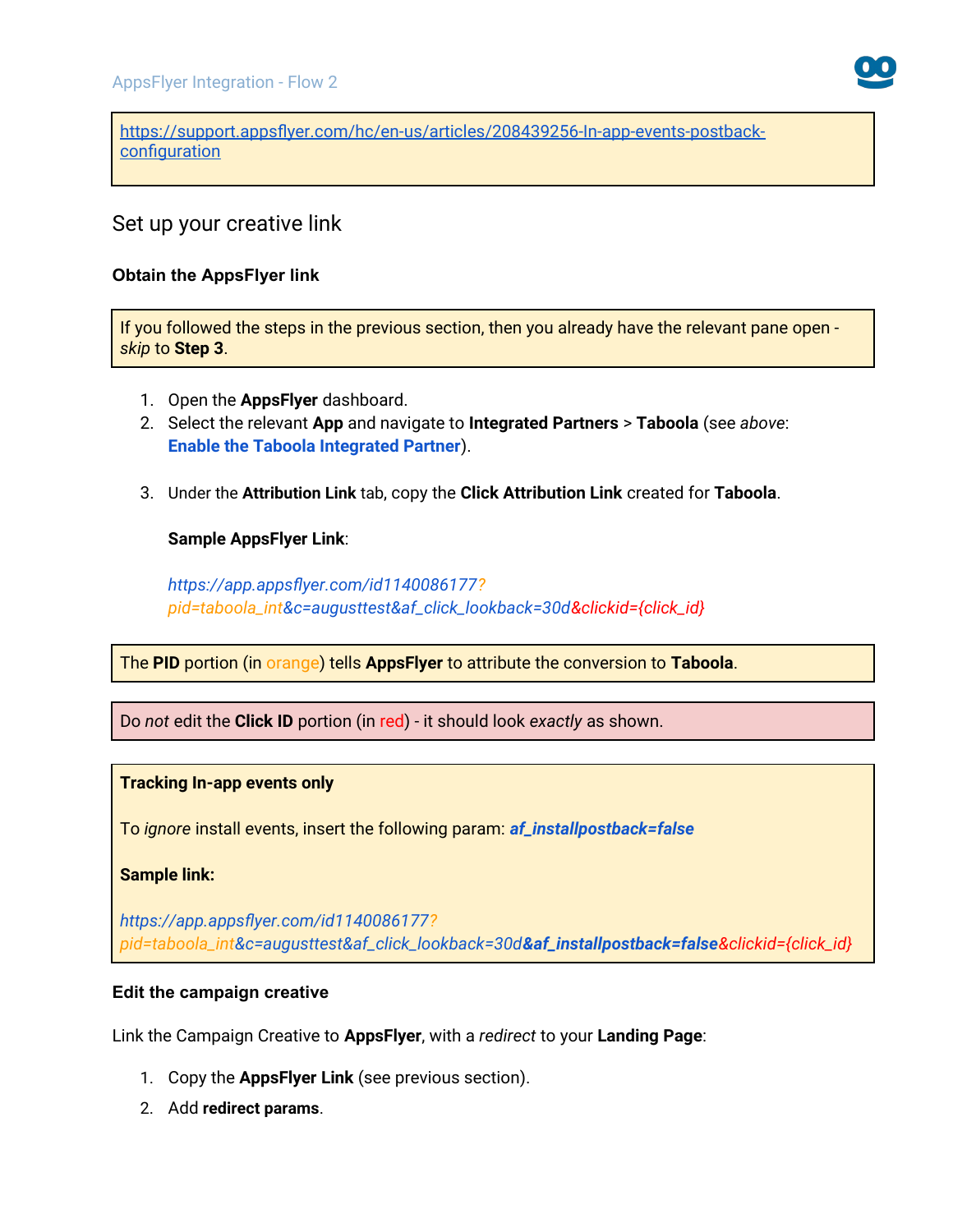

#### *Original***, sample link:**

*https://app.appsflyer.com/id1140086177? pid=taboola\_int&c=augusttest&af\_click\_lookback=30d&clickid={click\_id}*

#### *Edited***, sample link:**

(**redirect params** shown in green and purple):

*https://app.appsflyer.com/id1140086177? pid=taboola\_int&c=augusttest&af\_click\_lookback=30d&clickid={click\_id}&af\_redirect=true &af\_r=*

3. *Encode* the URL of your **Landing Page** and *append* it as the value of the *af\_r* **param**.

**Example:**

**Landing Page**: **https://www.example.com/taboola\_landing\_page** *Encoded* **Landing Page**: **https%3A%2F%2Fwww.example.com%2Ftaboola\_landing\_page**

**Sample link** with *af\_r* **param** value:

*https://app.appsflyer.com/id1140086177? pid=taboola\_int&c=augusttest&af\_click\_lookback=30d&clickid={click\_id}&af\_redirect=true&af\_r=***htt ps%3A%2F%2Fwww.example.com%2Ftaboola\_landing\_page**

#### **Make sure that your link includes all 4 params:**

*https://app.appsflyer.com/id1140086177?*

*pid=taboola\_int&c=augusttest&af\_click\_lookback=30d&clickid={click\_id}&af\_redirect=true&af\_r=***http s%3A%2F%2Fwww.example.com%2Ftaboola\_landing\_page**

- 1. pid=taboola\_int (in order to attribute conversions to **Taboola**)
- 2. clickid={click\_id} (*exactly* as shown)
- *3. af\_redirect=true*
- 4. *af\_r=***https%3A%2F%2Fwww.example.com%2Ftaboola\_landing\_page** (URL *must* be *encoded*)

#### **URL Encoding**

*URL Encoding* converts 'unsafe' characters in a *URL* to a universal format understood by all web servers. There are a number of online resources that can be used to perform the encoding - e.g.: <https://meyerweb.com/eric/tools/dencoder/>.

4. Log into **Taboola Ads**.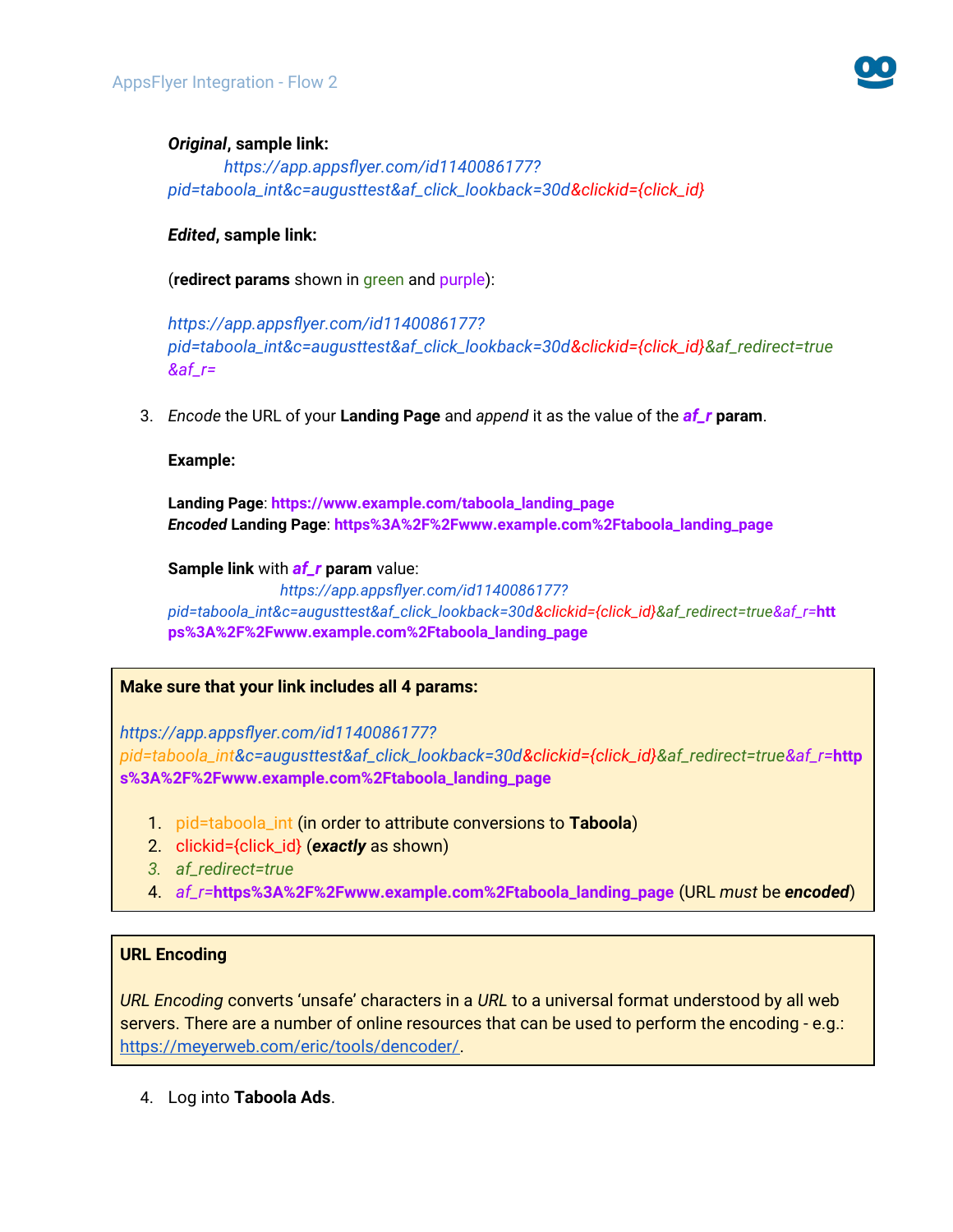

5. **[Add](https://help.taboola.com/hc/en-us/articles/360053153154-Add-Creative-Items-to-a-Campaign) or edit** your **Campaign Creative**. Fill in the **link** obtained *above* as the **URL**, and save.

#### **Useful links:**

● [https://support.appsflyer.com/hc/en-us/articles/207034206-Disabling-postbacks-for-CPA](https://support.appsflyer.com/hc/en-us/articles/207034206-Disabling-postbacks-for-CPA-based-campaigns)[based-campaigns](https://support.appsflyer.com/hc/en-us/articles/207034206-Disabling-postbacks-for-CPA-based-campaigns)

#### **Your Landing Page links**

**All** CTAs on your **Landing Page** should link **directly** to your app on the **App Store**/**Play Store**.

E.g.

https://play.google.com/store/apps/details?id=<your\_package\_name>

#### **How it works**

Clicking on the **CTA** takes the user directly to your app on the **App Store**/**Play Store**.

When the user installs your app, **AppsFlyer** uses fallback identification methods to match the current user to his/her **Click ID** on record.

**AppsFlyer** then passes the *event details and Click ID* back to **Taboola**.

#### **What is the Taboola Click ID?**

When a user clicks on your campaign creative, Taboola's **{click\_id} macro** passes a unique identifier to the destination URL.

Creative link:

*https://app.appsflyer.com/i...&clickid=[{click\\_id](https://app.adjust.com/ABC123?taboola_click_id=%7Bclick_id)}&af\_redirect=true&af\_r=https%3A%2F%2F...*

Upon clicking, the user is directed to: *https://app.appsflyer.com/...&clickid=abc123&af\_redirect=true&af\_r=https%3A%2F%2F...*

The *abc123* identifier is a **Click ID**. It stores information about the *click event* - e.g. which campaign was clicked and which user, etc. When **AppsFlyer** passes back the **Click ID**, **Taboola** uses it for attribution and tracking.

A real **Click ID** is an alphanumeric, case-sensitive string of up to 51 characters. E.g.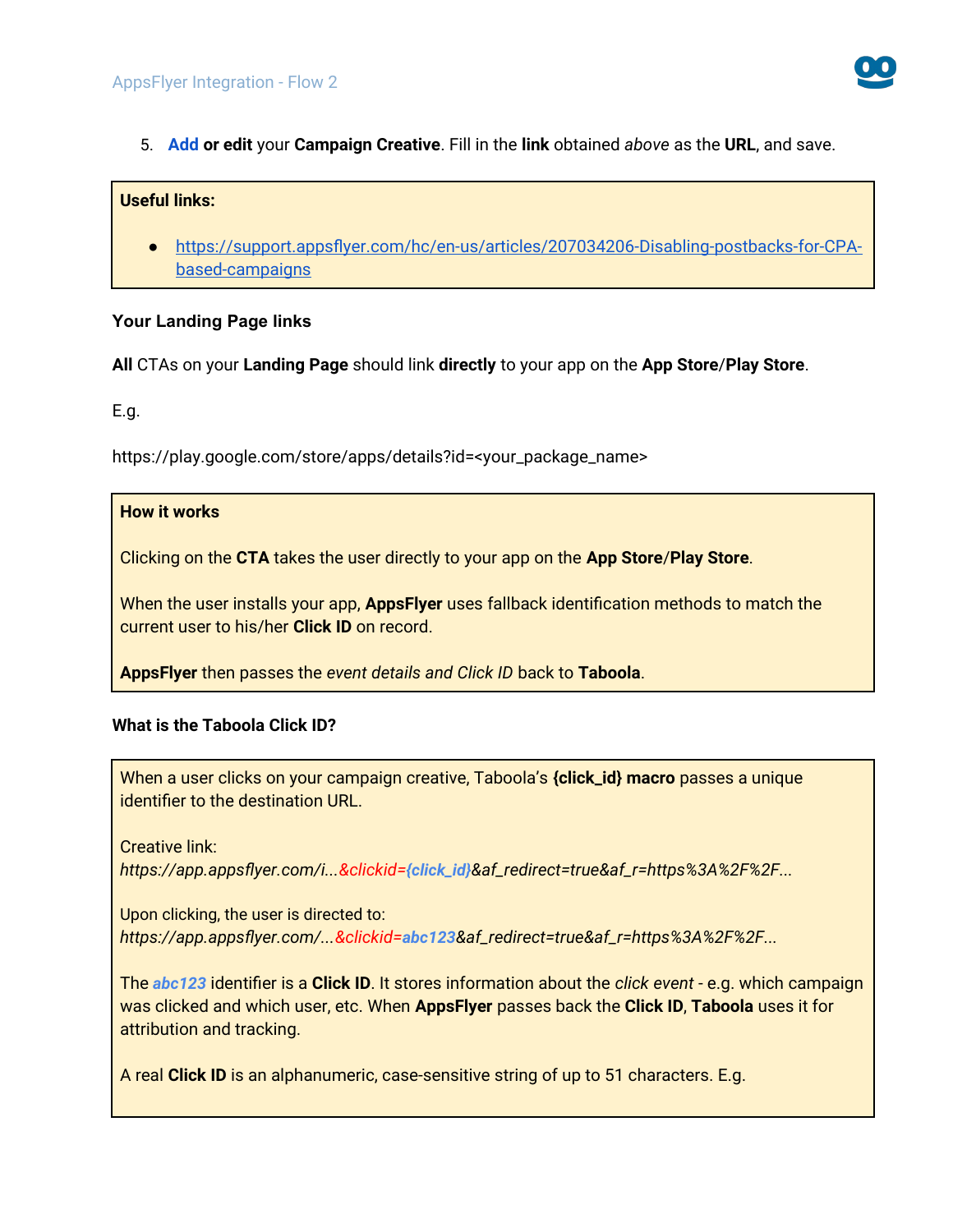*CjwKCAjwq-TmBRBdEiwAaO1en-gBKumUjPHqDJzLTK18g2fLeg51Xp\_WfE9kmJS1VWTnN65LARhRoCsekQAvD\_BwE*

# Set up corresponding events in Taboola

You will need to set up **Taboola Ads** with the *same* events as **AppsFlyer**.

That way, when **AppsFlyer** notifies **Taboola** of a conversion, **Taboola** can record the event and reflect it in reporting.

Create the app install event in *Taboola*

- 1. Log into **Taboola Ads**.
- 2. In the navigation bar, select '**TRACKING**' to open the **Conversions** screen.
- 3. Click on **+ New Conversion**.
- 4. For **Type**, click on **Event**.
- 5. For **Based On**, click on **Popular** (this is the *default*).
- 6. Under **Choose Event**, click on **App Install**.
- 7. Under **Conversion Properties**:
	- a. Fill in "install" under the **Event Name**:

| Conversion Name: | App Install |  |
|------------------|-------------|--|
| Event Name:      | install     |  |

**IMPORTANT:** Type in the event name *exactly* as shown above.

b. Fill in the remaining fields as desired and click on **Create Conversion**.

<span id="page-7-0"></span>(*Optional*) Create in-app events in Taboola

*First* create in-app events in **AppsFlyer** - see above: **[\(Optional\) Create In-App Events in AppsFlyer](#page-2-0)**.

- 1. Log into **Taboola Ads**.
- 2. In the navigation bar, select '**TRACKING**' to open the **Conversions** screen.

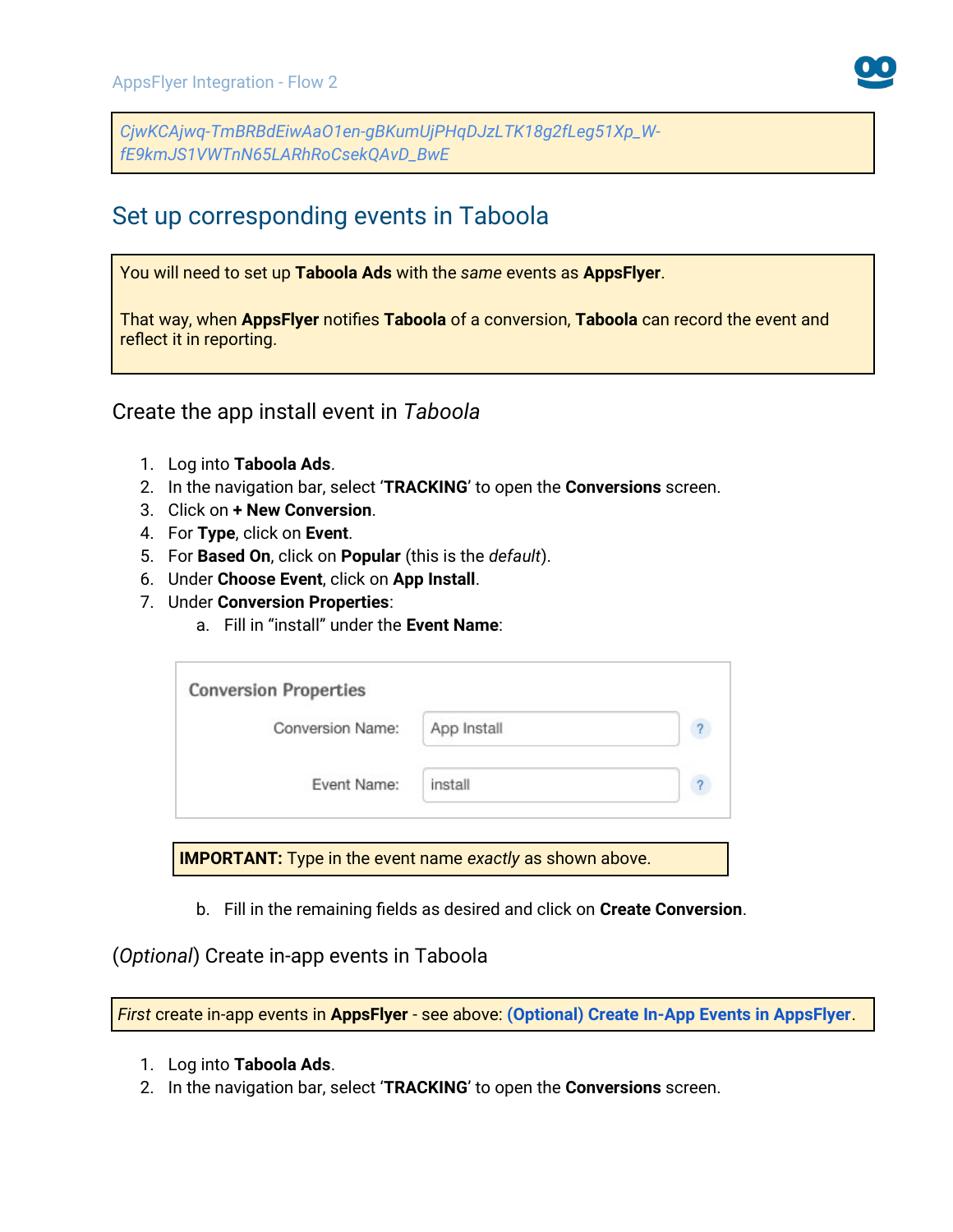

- 3. Click on **+ New Conversion**.
- 4. For **Type**, click on **Event**.
- 5. Fill in the remaining **conversion rule** details, according to your specific needs. The same guidelines apply as per **[Pixel Based Conversions](https://help.taboola.com/hc/en-us/articles/360003484314-Defining-and-Creating-Conversions)**.
- 6. Under **Conversion Properties,** fill in:
	- a. **Conversion Name** This is *not* used for the server-to-server communication, and can be changed at any time. Choose any name that helps you to identify the conversion rule.
	- b. **Event Name** Use the *same* name that you provided in **AppsFlyer**, *exactly* as it appears there. See: **[\(Optional\) Create In-App Events in AppsFlyer](#page-2-0)** (*above*).
		- Use the *identical* event name, as it appears in **AppsFlyer**.
		- Event names are *case-sensitive*.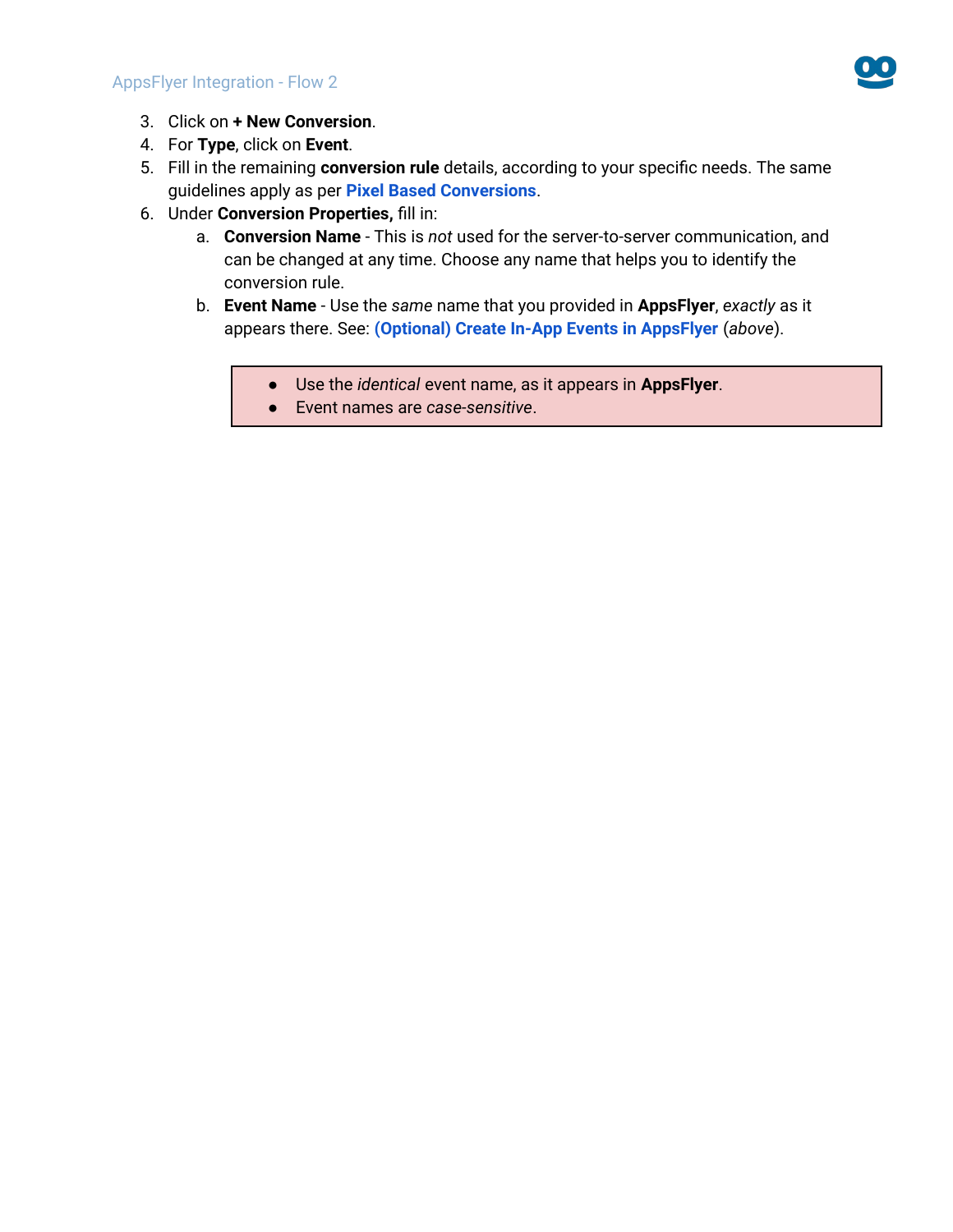

# Start Tracking Conversions

Well done! Your setup is complete, and you are now ready to track conversions.

### Test your configuration

We recommend *testing* your configuration. You can perform this test *before* your campaign goes live.

For more information, see: [Testing Your Server-to-Server \(S2S\) Tracking Accuracy](https://help.taboola.com/hc/en-us/articles/360046606733-Testing-Your-Server-to-Server-S2S-Tracking-Accuracy-)

### Understanding the end-to-end flow

The following steps illustrate the end-to-end flow:

1. **John** clicks on your *creative*. **Taboola** appends the **Click ID** *value* (*abc123*) and invokes your **AppsFlyer URL**:

*https://app.appsflyer.com/id1140086177? pid=taboola\_int&c=augusttest&af\_click\_lookback=30d&clickid=abc123&af\_redirect=true&af\_r =https%3A%2F%2Fwww.example.com%2Ftaboola\_landing\_page*

2. **AppsFlyer** stores John's **Click ID** (*abc123*) and *redirects* **John** to your **Landing Page**:

*https://www.example.com/taboola\_landing\_page*

3. A bit later, **John** clicks on a **CTA** in your **Landing Page,** which contains a **direct** link to your app on the **App Store**/**Play Store** - e.g.:

https://play.google.com/store/apps/details?id=<your\_package\_name>

4. **John** *installs your App* - which was defined as a *conversion* in **AppsFlyer** *and* **Taboola Ads**. **AppsFlyer** *matches* **John** to his **Click ID** on record (e.g. using fallback identification methods) and invokes the **Taboola postback URL**, inserting John's **Click ID**, and the **event name**:

*https://trc.taboola.com/actions-handler/log/3/s2s-action?click-id=abc123&name=install*

5. **Taboola Ads** reflects the conversion in the relevant reports.